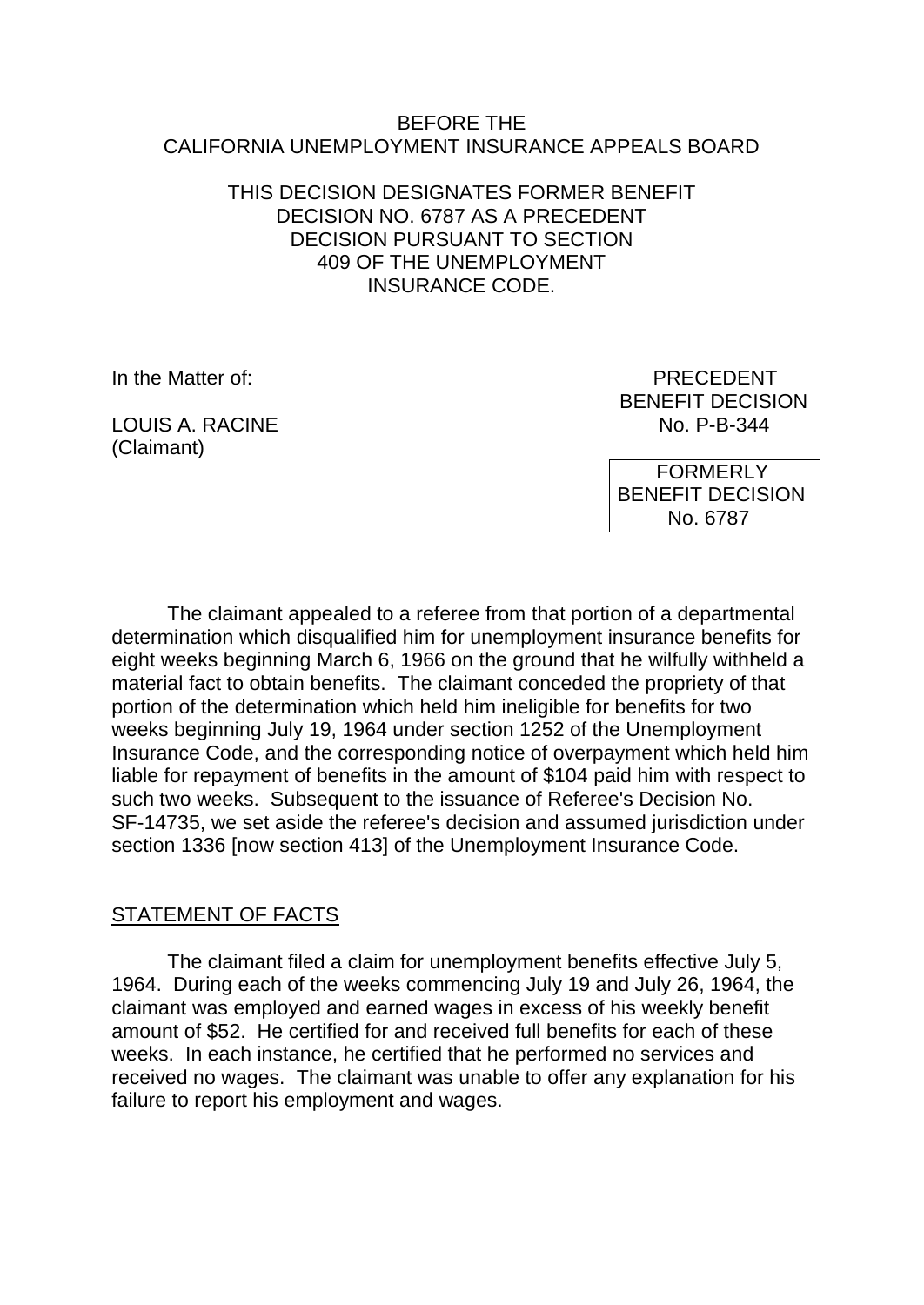On July 15, 1965 a complaint was filed against the claimant under section 2101 of the Unemployment Insurance Code with the Department of Employment as the complaining witness. The matter came on for trial in the Municipal Court in and for the City and County of San Francisco on September 21, 1965. The claimant pleaded not guilty to the charge and the judge summarily dismissed the action. No action was taken by the prosecuting officer to reopen or to appeal the action of the court.

# REASONS FOR DECISION

Section 1257 of the Unemployment Insurance Code provides in part:

"1257. An individual is also disqualified for unemployment compensation benefits if:

"(a) He wilfully made a false statement or representation or wilfully failed to report a material fact to obtain any unemployment compensation benefits under this division."

Section 1260(d) of the code provides:

"(d) An individual disqualified under subdivision (a) of Section 1257, under a determination transmitted to him by the department, is ineligible to receive unemployment compensation benefits for the week in which the determination is mailed to or personally served upon him, or any subsequent week, for which he is first otherwise in all respects eligible for unemployment compensation benefits and for not more than nine subsequent weeks for which he is otherwise in all respects eligible for unemployment compensation benefits. No disqualification under this subdivision shall be applied to any week if all or any portion of the week is beyond the three-year period next succeeding the date of the mailing or personal service of the determination. This subdivision shall not apply to an individual prosecuted under Section 2101." (Emphasis added)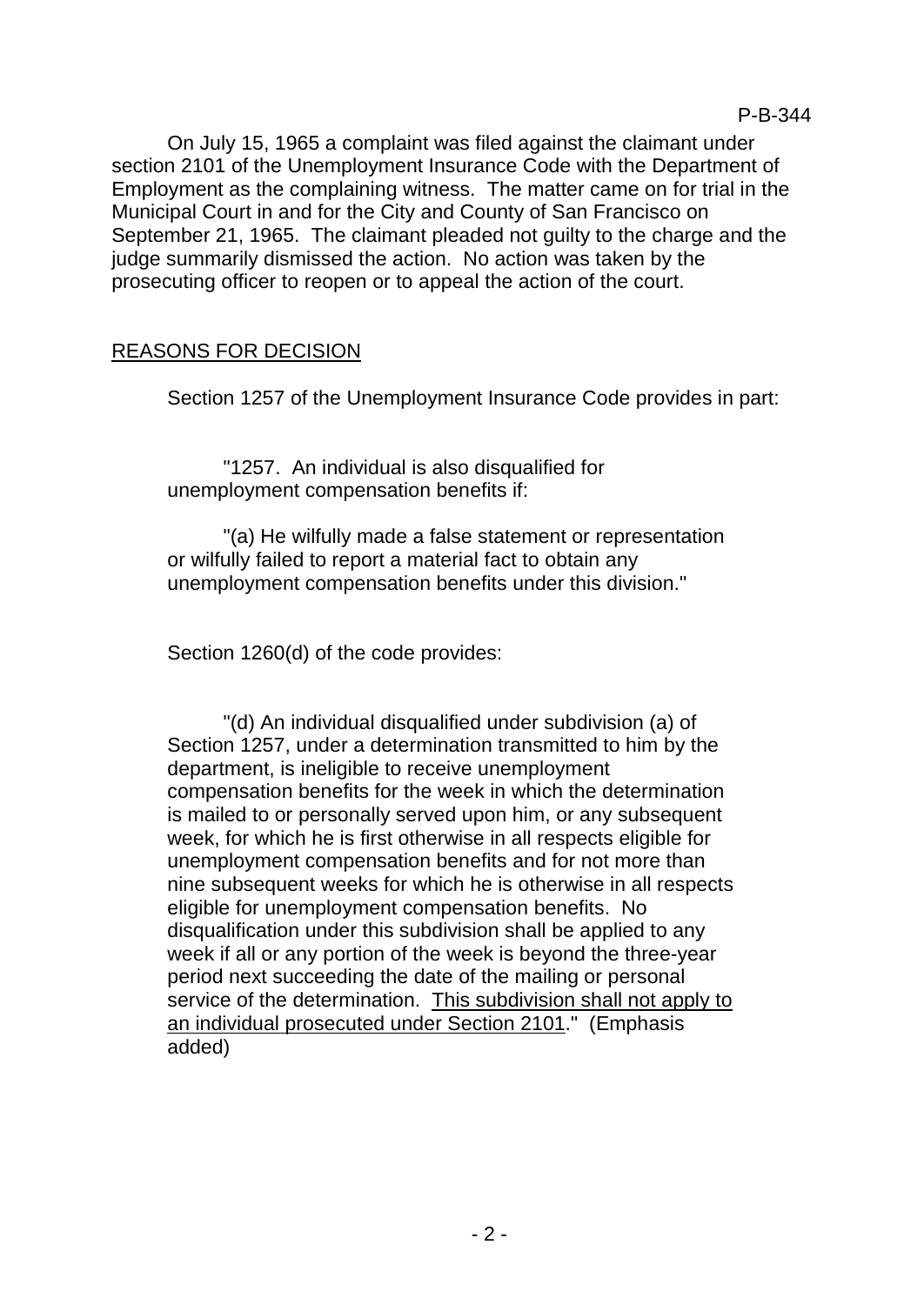It is apparent that the question of whether the claimant herein may be subjected to a period of disqualification under section 1260(d) of the code hinges upon whether or not he was "prosecuted" under section 2101 of the code, which section provides that it is a misdemeanor to wilfully make a false statement or knowingly fail to disclose a material fact to obtain benefits.

The term "prosecute" has been defined in Black's Law Dictionary, Third Edition, as follows: "To proceed against a person criminally. To prosecute an action is not merely to commence it but includes following it to an ultimate conclusion." (Citing Service & Wright Lumber Company v. Sumpter Valley Railway Company (1915), 81 Or. 32, 152 P. 262). In Ray Wong v. Earle C. Anthony, Inc. (1926), 199 Cal. 15, 247 P. 894, 895, the Supreme Court of California stated in regard to the term "prosecution": "The term 'prosecution' is sufficiently comprehensive to include every step in an action from its commencement to its final determination." Thus, the issue appears to resolve itself further into a question of whether, under the circumstances here presented, the criminal action which was admittedly commenced was followed to an ultimate conclusion.

Section 1385 of the California Penal Code provides:

"1385. The court may, either of its own motion or upon the application of the prosecuting attorney, and in furtherance of justice, order an action to be dismissed. The reasons of the dismissal must be set forth in an order entered upon the minutes. No dismissal shall be made for any cause which would be ground of demurrer to the accusatory pleading."

Section 1387 of the Penal Code provides:

"1387. An order for the dismissal of the action, made as provided in this chapter, is a bar to any other prosecution for the same offense if it is a misdemeanor, but not if it is a felony."

From the above sections of the Penal Code, it is clear that the judge's action in dismissing the complaint against the claimant herein served to bar any other prosecution for the same offense, since section 2101 of the code identifies the offense as a misdemeanor. Therefore, the dismissal must be deemed to have brought the criminal action to an ultimate conclusion.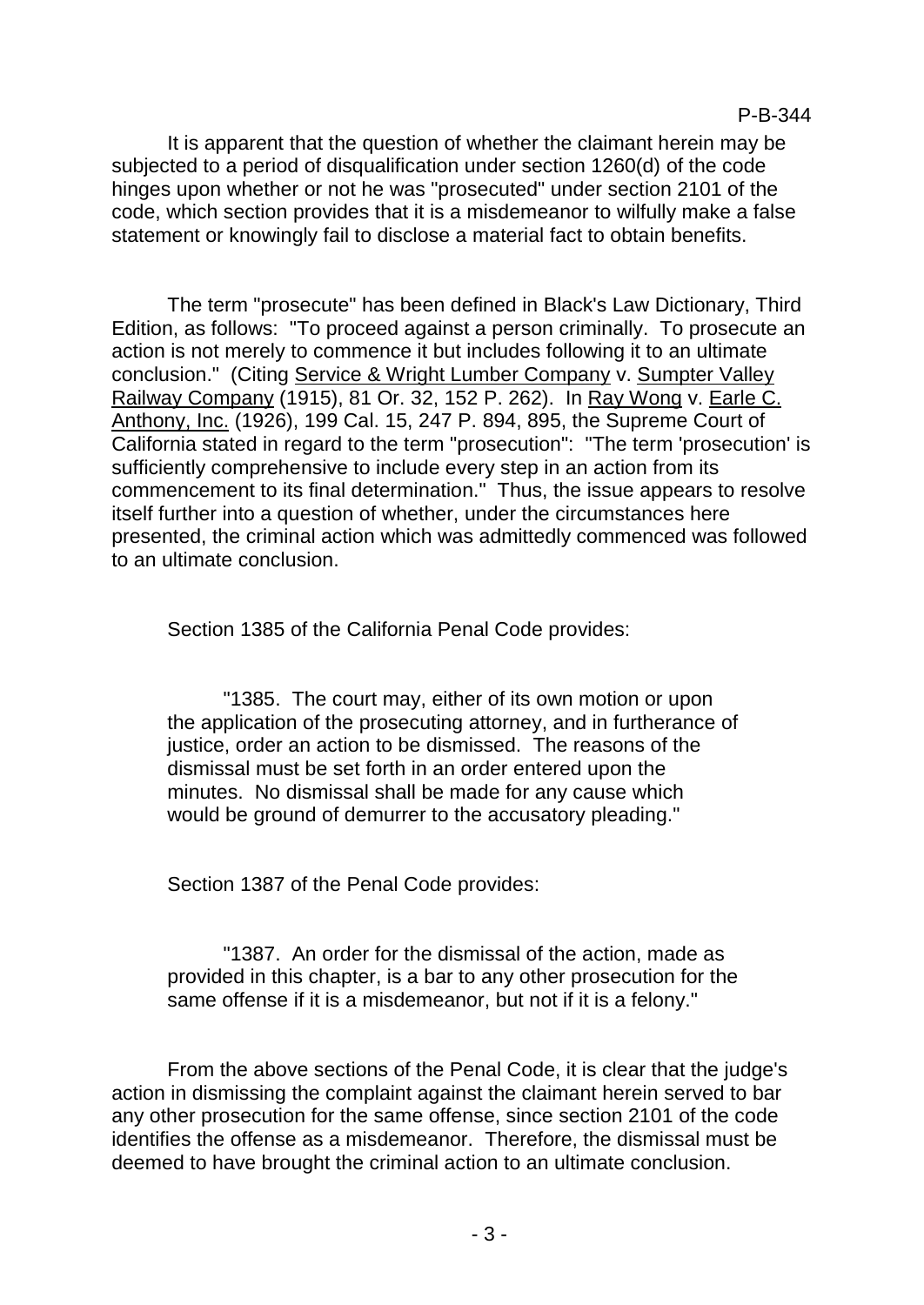Where the meaning of the language of a statute is free from ambiguity, the intention of the legislature must be determined from that language and it cannot be rewritten through interpretation to conform to any other presumed intention (Benefit Decision No. 6610). Applying this principle to the instant matter, it must be concluded that the legislature fully intended to relieve an individual of any period of disqualification under section 1260(d) of the code if the Department elects to prosecute the individual under section 2101. Had the legislature intended to relieve only those individuals who were convicted under code section 2101, it could easily have done so.

Under all of the circumstances of this case, we conclude that the claimant is not subject to a period of disqualification under section 1260(d) of the code. Therefore, the question of whether he made a wilful false statement within the meaning of code section 1257(a) is moot.

### DECISION

The determination of the Department is modified and the notice of overpayment is affirmed. Benefits are denied under code section 1252 as provided therein, but the claimant is not subject to a period of disqualification under sections 1257(a) and 1260(d). If not previously repaid, the claimant is liable for repayment of benefits in the amount of \$104.

Sacramento, California, June 17, 1966.

## CALIFORNIA UNEMPLOYMENT INSURANCE APPEALS BOARD

GERALD F. MAHER, Chairman

LOWELL NELSON

NORMAN J. GATZERT